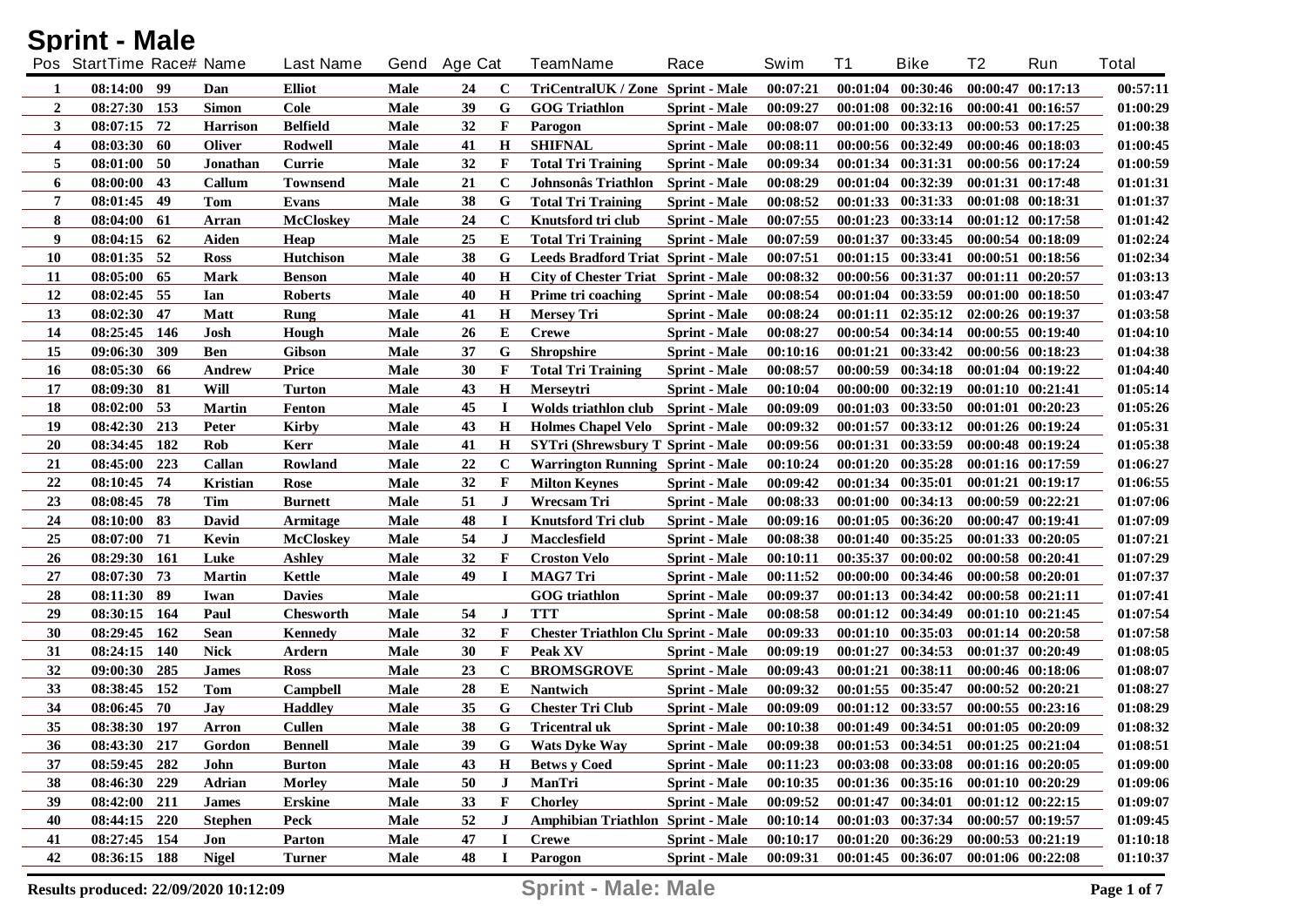|    | Pos StartTime Race# Name              |            |                | <b>Last Name</b>      | Gend | <b>Age Cat</b> |             | <b>TeamName</b>                             | Race                 | Swim     | T1 | <b>Bike</b>                         | T <sub>2</sub>        | Run                   | <b>Total</b> |
|----|---------------------------------------|------------|----------------|-----------------------|------|----------------|-------------|---------------------------------------------|----------------------|----------|----|-------------------------------------|-----------------------|-----------------------|--------------|
| 43 | 08:50:00 204                          |            | <b>Toby</b>    | Miler                 | Male | 29             | Е           | Congleton                                   | <b>Sprint</b> - Male | 00:10:57 |    | $00:01:58$ $00:36:48$               | 00:01:01 00:19:57     |                       | 01:10:41     |
| 44 | 08:24:00                              | 139        | <b>Mark</b>    | Pagram                | Male | 45             | $\bf{I}$    | <b>Man Tri</b>                              | <b>Sprint</b> - Male | 00:10:03 |    | $00:01:47$ $00:37:53$               | $00:01:15$ $00:19:49$ |                       | 01:10:47     |
| 46 | 08:41:30                              | 209        | <b>Lee</b>     | <b>Evans</b>          | Male | 42             | $\bf H$     | <b>GOG Triathlon Club Sprint - Male</b>     |                      | 00:10:45 |    | $00:36:35$ $00:00:02$               | $00:00:54$ $00:22:45$ |                       | 01:11:01     |
| 45 | 08:30:45                              | 166        | <b>Oliver</b>  | <b>Hailes</b>         | Male | 22             | C           | Whitchurch                                  | <b>Sprint</b> - Male | 00:08:49 |    | $00:02:26$ $00:37:56$               | $00:01:28$ $00:20:22$ |                       | 01:11:01     |
| 47 | 08:01:20 51                           |            | <b>Dylan</b>   | Parry                 | Male | 17             | B           | <b>DEESIDE</b>                              | <b>Sprint</b> - Male | 00:08:07 |    | $00:01:20$ $00:41:10$               | 00:00:53 00:19:33     |                       | 01:11:03     |
| 48 | 08:02:15                              | -54        | <b>Nick</b>    | Holman                | Male | 41             | H           | Altrincham Tri club                         | <b>Sprint</b> - Male | 00:09:48 |    | 00:01:50 00:35:34                   | $00:01:06$ $00:22:47$ |                       | 01:11:05     |
| 49 | 09:04:45                              | 302        | <b>Elliot</b>  | Carbis                | Male | 23             | $\mathbf c$ | <b>Total tri training</b>                   | <b>Sprint</b> - Male | 00:10:26 |    | 00:01:40 00:39:03                   | 00:01:07 00:18:49     |                       | 01:11:05     |
| 50 | 08:40:45                              | 206        | matt           | eardley               | Male | 39             | G           | <b>Shropshire</b>                           | <b>Sprint</b> - Male | 00:09:31 |    | 00:01:46 00:39:52                   | 00:01:30 00:18:33     |                       | 01:11:12     |
| 51 | 08:32:45                              | 174        | David          | Ward                  | Male | 43             | $\bf H$     | <b>BRJ</b> Run and Tri                      | <b>Sprint</b> - Male | 00:09:49 |    | 00:01:42 00:37:33                   | $00:00:53$ $00:21:23$ |                       | 01:11:20     |
| 52 | 08:49:00                              | 239        | <b>Michael</b> | Donnelly              | Male | 38             | G           | Runcorn                                     | <b>Sprint</b> - Male | 00:10:15 |    | 00:01:27 00:37:24                   | $00:01:01$ $00:21:43$ |                       | 01:11:50     |
| 53 | 08:39:45                              | 202        | Gary           | <b>Fellows</b>        | Male | 51             | J           | <b>HMPS Tri</b>                             | <b>Sprint</b> - Male | 00:10:23 |    | 00:01:32 00:38:37                   | $00:01:11$ $00:20:12$ |                       | 01:11:55     |
| 54 | 08:54:45                              | 262        | <b>Matt</b>    | Lawrance              | Male | 25             | Е           | <b>Stoke</b>                                | <b>Sprint</b> - Male | 00:08:22 |    | $00:01:20$ $00:40:30$               | 00:00:34 00:21:12     |                       | 01:11:58     |
| 55 | 08:25:15                              | 144        | David          | <b>Swindells</b>      | Male | 54             | $\bf J$     | <b>Limitless</b>                            | <b>Sprint</b> - Male | 00:09:21 |    | $00:01:45$ $00:36:45$               | $00:01:13$ $00:22:58$ |                       | 01:12:02     |
| 56 | 08:23:30                              | 137        | <b>Stephen</b> | <b>Allison</b>        | Male | 35             | G           | <b>Stephen Allison</b>                      | <b>Sprint</b> - Male | 00:08:38 |    | 00:01:22 00:37:38                   |                       | $00:01:28$ $00:23:06$ | 01:12:12     |
| 57 | 09:02:45                              | 294        | <b>Steve</b>   | <b>Bradford</b>       | Male | 32             | F           | <b>Oswestry Olympians</b> Sprint - Male     |                      | 00:11:41 |    | $00:02:10$ $00:36:12$               | $00:01:22$ $00:20:51$ |                       | 01:12:16     |
| 58 | 08:29:15                              | <b>160</b> | <b>Phill</b>   | <b>Prince</b>         | Male | 42             | $\mathbf H$ | <b>Manchester</b>                           | <b>Sprint</b> - Male | 00:09:34 |    | $00:01:34$ $00:35:13$               |                       | $00:01:34$ $00:24:29$ | 01:12:24     |
| 59 | 08:25:00                              | 143        | Alex           | <b>Byars</b>          | Male | 45             | П           | Wilmslow                                    | <b>Sprint</b> - Male | 00:09:53 |    | $00:02:24$ $00:37:20$               |                       | $00:01:04$ $00:21:48$ | 01:12:29     |
| 60 | 08:03:15                              | - 58       | kenton         | jones                 | Male | 26             | E           | <b>RAF Tri</b>                              | <b>Sprint</b> - Male | 00:09:27 |    | 00:01:39 00:37:04                   | $00:01:32$ $00:22:48$ |                       | 01:12:30     |
| 61 | 08:25:30                              | 145        | Richard        | Hill                  | Male | 50             | J           | <b>Team New2Tri</b>                         | <b>Sprint</b> - Male | 00:09:08 |    | 00:01:16 00:38:07                   |                       | $00:01:05$ $00:23:00$ | 01:12:36     |
| 62 | 08:35:45                              | 186        | Edward         | <b>Cross</b>          | Male | 56             | K           | <b>Newcastle (Staffs) Tri Sprint - Male</b> |                      | 00:11:19 |    | $00:39:25$ $00:00:00$               |                       | 00:01:16 00:20:40     | 01:12:40     |
| 63 | 08:01:15                              | 44         | Scott          | Caul                  | Male | 31             | F           | York Triathlon Club Sprint - Male           |                      | 00:10:07 |    | $00:02:24$ $00:36:53$               |                       | $00:01:12$ $00:22:06$ | 01:12:42     |
| 64 | 08:37:00                              | -191       | David          | <b>Barlow</b>         | Male | 42             | H           | <b>Oswestry</b>                             | <b>Sprint</b> - Male | 00:12:50 |    | 00:01:21 00:37:40                   |                       | $00:00:51$ $00:20:14$ | 01:12:56     |
| 65 | 09:57:30                              | 513        | <b>Matthew</b> | <b>Harper</b>         | Male | 46             | $\mathbf I$ | <b>ST5 2GO</b>                              | <b>Sprint</b> - Male | 00:11:46 |    | 00:01:50 00:37:53                   |                       | $00:01:12$ $00:20:20$ | 01:13:01     |
| 66 | 08:27:00                              | 151        | Jose           | Perez                 | Male | 49             |             | Knutsford tri club                          | <b>Sprint</b> - Male | 00:09:12 |    | $00:01:57$ $00:39:55$               |                       | 00:00:00 00:21:59     | 01:13:03     |
| 67 | 08:26:15                              | 148        | Ben            | <b>Massey</b>         | Male | 32             | $\mathbf F$ | Sowerby Bridge                              | <b>Sprint</b> - Male | 00:09:34 |    | $00:02:01$ $00:38:57$               |                       | $00:01:17$ $00:21:16$ | 01:13:05     |
| 68 | 09:42:00                              | 451        | Mike           | <b>Hoodless</b>       | Male | 39             | G           | <b>Manchester</b>                           | <b>Sprint</b> - Male | 00:11:40 |    | 00:03:09 00:37:22                   |                       | 00:01:36 00:19:22     | 01:13:09     |
| 69 | 08:36:45                              | 190        | Chas           | <b>Bickford-Smith</b> | Male | 57             | K           | <b>Newport</b>                              | <b>Sprint</b> - Male | 00:10:36 |    | $00:01:48$ $00:37:28$               |                       | $00:01:05$ $00:22:35$ | 01:13:32     |
| 70 | 08:03:00                              | 57         | Alexander      | Waddelove             | Male | 28             | Е           | <b>Alexander Waddelove Sprint - Male</b>    |                      | 00:10:21 |    | $00:02:20$ $00:40:23$               |                       | 00:01:18 00:19:16     | 01:13:38     |
| 71 | 09:02:00                              | 291        | <b>Ste</b>     | <b>Bolton</b>         | Male | 33             | F           | Prime tri coaching                          | <b>Sprint</b> - Male | 00:11:48 |    | $00:01:36$ $00:35:30$               | $00:02:36$ $00:22:13$ |                       | 01:13:43     |
| 72 | 08:52:15                              | 252        | <b>Michael</b> | Oxton                 | Male | 47             | $\bf{I}$    | <b>Runcorn Cycle Club</b>                   | <b>Sprint - Male</b> | 00:11:29 |    | 00:01:46 00:38:04                   | $00:01:28$ $00:20:58$ |                       | 01:13:45     |
| 73 | 08:44:30                              | 221        | <b>Daniel</b>  | <b>Butler</b>         | Male | 40             | H           | <b>SYTri</b>                                | <b>Sprint</b> - Male | 00:11:02 |    | $00:01:52$ $00:38:07$               |                       | $00:01:02$ $00:21:50$ | 01:13:53     |
| 74 | 08:47:00                              | 231        | Jamie          | Pringle               | Male | 46             | $\bf{I}$    | Parogon ASC                                 | <b>Sprint</b> - Male | 00:09:59 |    | $00:02:28$ $00:40:46$               | $00:01:21$ $00:19:22$ |                       | 01:13:56     |
| 75 | 08:24:45                              | 142        | <b>Matthew</b> | <b>Jenson</b>         | Male | 21             | $\mathbf C$ | Northwich                                   | <b>Sprint</b> - Male | 00:09:33 |    | $00:01:45$ $00:39:58$               | 00:00:57 00:21:47     |                       | 01:14:00     |
| 76 | 08:52:45                              | 254        | <b>Stephen</b> | wilson                | Male | 49             | $\bf{I}$    | wrexham tri                                 | <b>Sprint</b> - Male | 00:11:39 |    | 00:01:38 00:36:15                   | 00:01:12 00:23:16     |                       | 01:14:00     |
| 77 | 08:44:00                              | 219        | <b>Stuart</b>  | Robertson             | Male | 49             | <b>I</b>    | <b>Tarvin Tri</b>                           | <b>Sprint</b> - Male | 00:10:11 |    | $00:01:53$ $00:38:12$               | $00:00:00$ $00:23:48$ |                       | 01:14:04     |
| 78 | 08:09:00                              | 79         | Paul           | <b>Harbidge</b>       | Male | 60             | L           | <b>North Endurance</b>                      | <b>Sprint - Male</b> | 00:09:42 |    | 00:01:13 00:37:27 00:01:21 00:24:29 |                       |                       | 01:14:12     |
| 79 | 08:35:00 183                          |            | Dean           | <b>Richards</b>       | Male | 34             | F           | <b>Whitchurch Whippets Sprint - Male</b>    |                      | 00:11:04 |    | 00:01:33 00:39:10 00:00:53 00:21:40 |                       |                       | 01:14:20     |
| 80 | 09:23:30 377                          |            | Cem            | <b>Azakli</b>         | Male | 51             | $\bf J$     | Knutsford Triathlon Sprint - Male           |                      | 00:12:44 |    | $00:01:41$ $00:36:33$               | $00:01:15$ $00:22:08$ |                       | 01:14:21     |
| 81 | 09:32:30 413                          |            | Paul           | Yarwood               | Male |                |             | <b>Mersey Tri</b>                           | <b>Sprint</b> - Male | 00:09:23 |    | $00:02:07$ $00:40:53$               | 00:00:59 00:21:05     |                       | 01:14:27     |
| 82 | 08:12:00 91                           |            | <b>Johnny</b>  | Conway                | Male |                |             | Team Oxygen Addict Sprint - Male            |                      | 00:10:11 |    | 00:01:09 00:40:35                   | 00:01:51 00:20:42     |                       | 01:14:28     |
| 83 | 09:20:30 365                          |            | <b>James</b>   | <b>Clemetson</b>      | Male | 22             | $\mathbf C$ | Macclesfield                                | <b>Sprint</b> - Male | 00:11:41 |    | $00:03:14$ $00:37:48$               | 00:01:41 00:20:16     |                       | 01:14:40     |
| 84 | 09:00:15 284                          |            | Abraham        | <b>Ingersoll</b>      | Male | 40             | $\mathbf H$ | Altrincham                                  | <b>Sprint</b> - Male | 00:10:28 |    | 00:01:51 00:38:46                   | $00:01:15$ $00:22:23$ |                       | 01:14:43     |
| 85 | 08:42:45 214                          |            | <b>Simon</b>   | Locke                 | Male | 54             | J           | Liverpool braveheart Sprint - Male          |                      | 00:11:24 |    | $00:02:24$ $00:36:53$               | $00:01:27$ $00:22:53$ |                       | 01:15:01     |
| 86 | 08:41:15 208                          |            | John           | Evans                 | Male | 39             | G           | <b>BTR Road Runners</b> Sprint - Male       |                      | 00:10:50 |    | $00:01:14$ $00:39:23$               | 00:00:52 00:22:49     |                       | 01:15:08     |
|    | Results produced: 22/09/2020 10:12:09 |            |                |                       |      |                |             | <b>Sprint - Male: Male</b>                  |                      |          |    |                                     |                       |                       | Page 2 of 7  |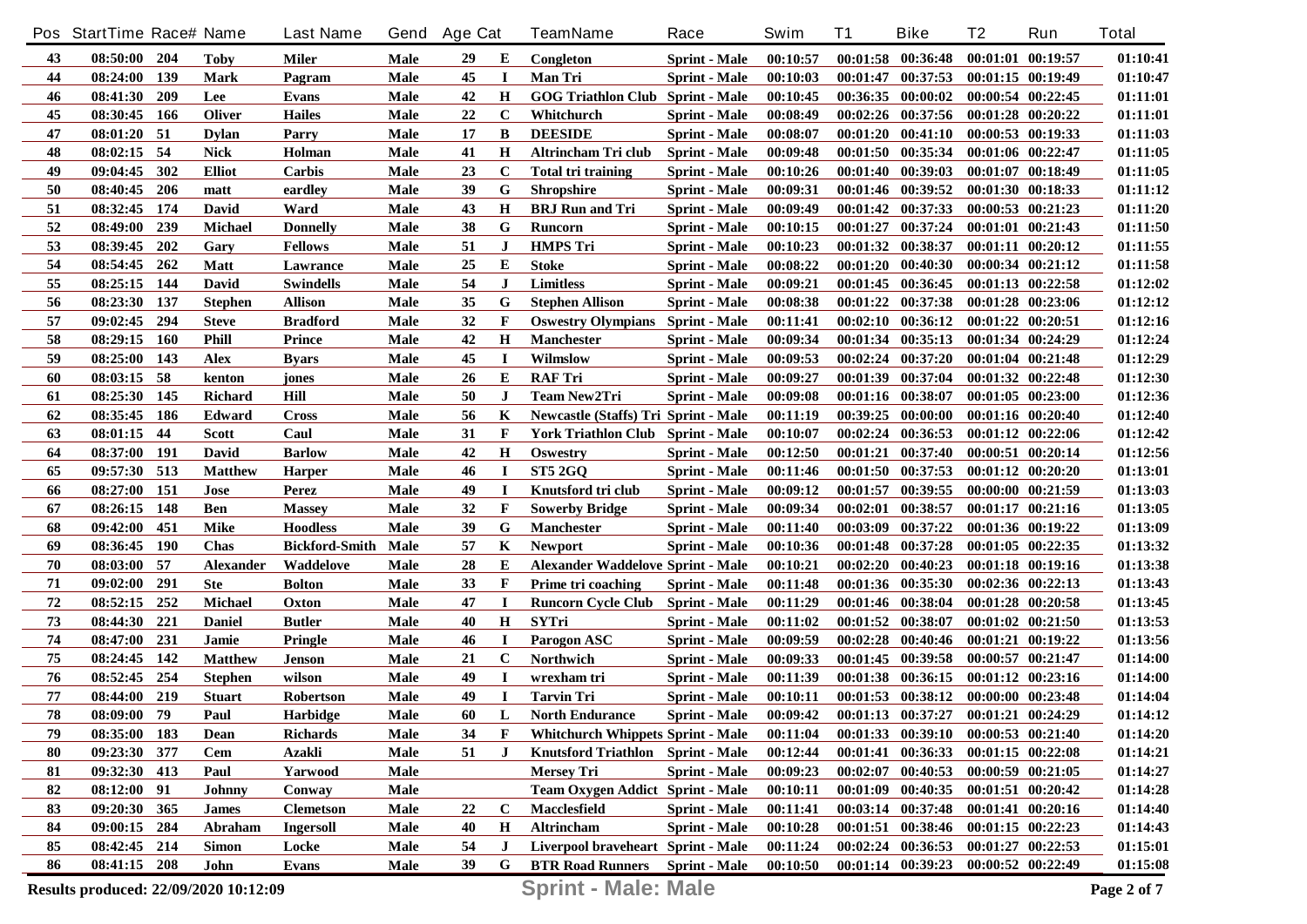|            | Pos StartTime Race# Name              |     |                 | <b>Last Name</b>    | Gend | <b>Age Cat</b> |             | <b>TeamName</b>                           | Race                 | Swim     | T1       | <b>Bike</b>                                 | T2                    | Run                   | <b>Total</b> |
|------------|---------------------------------------|-----|-----------------|---------------------|------|----------------|-------------|-------------------------------------------|----------------------|----------|----------|---------------------------------------------|-----------------------|-----------------------|--------------|
| 87         | $09:07:15$ 312                        |     | <b>Matthew</b>  | Turner              | Male | 43             | H           | <b>SYTRI</b>                              | <b>Sprint</b> - Male | 00:11:16 |          | $00:01:40$ $00:39:44$                       |                       | $00:01:07$ $00:21:29$ | 01:15:16     |
| 89         | 08:51:15                              | 248 | Wayne           | <b>Simmons</b>      | Male | 30             | F           | <b>Total Tri Training</b>                 | <b>Sprint</b> - Male | 00:11:27 |          | $00:02:15$ $00:37:35$                       |                       | $00:01:28$ $00:22:38$ | 01:15:23     |
| 88         | 08:45:30                              | 225 | <b>Benjamin</b> | Wright              | Male | 42             | $\mathbf H$ | <b>Benjamin Wright</b>                    | <b>Sprint</b> - Male | 00:10:19 |          | $00:01:43$ $00:41:15$                       |                       | $00:01:08$ $00:20:58$ | 01:15:23     |
| 90         | 08:42:15                              | 212 | <b>Cameron</b>  | <b>Swindells</b>    | Male | 27             | Е           | <b>Chorley</b>                            | <b>Sprint</b> - Male | 00:09:51 |          | 00:01:57 00:38:31                           |                       | 00:01:08 00:24:00     | 01:15:27     |
| 91         | 09:16:45                              | 350 | <b>Simon</b>    | <b>Stabler</b>      | Male | 48             | I           | <b>Driffield</b>                          | <b>Sprint - Male</b> | 00:11:57 |          | 00:01:59 00:36:29                           |                       | $00:01:11$ $00:23:53$ | 01:15:29     |
| 92         | 09:29:00                              | 399 | Jeremv          | <b>Redler</b>       | Male | 28             | E           | <b>Team New2Tri</b>                       | <b>Sprint</b> - Male | 00:10:35 |          | $00:02:13$ $00:42:21$                       |                       | $00:01:08$ $00:19:22$ | 01:15:39     |
| 93         | 08:33:45                              | 178 | Jon             | <b>Minchin</b>      | Male | 31             | F           | <b>Liverpool</b>                          | <b>Sprint</b> - Male | 00:10:11 |          | 00:01:59 00:37:57                           |                       | 00:01:34 00:24:05     | 01:15:46     |
| 94         | 08:59:15                              | 280 | <b>Steve</b>    | Hedar               | Male | 52             | J           | <b>Stafford</b>                           | <b>Sprint</b> - Male | 00:12:14 |          | 00:01:38 00:38:50                           |                       | $00:00:57$ $00:22:13$ | 01:15:52     |
| 95         | 08:48:30                              | 237 | <b>Vianney</b>  | <b>Staelens</b>     | Male | 31             | F           | <b>Derby</b>                              | <b>Sprint</b> - Male | 00:10:08 |          | 00:02:29 00:38:22                           |                       | $00:01:14$ $00:23:40$ | 01:15:53     |
| 96         | 08:31:00                              | 167 | John            | <b>Braithwaite</b>  | Male | 26             | E           | <b>NTC</b>                                | <b>Sprint</b> - Male | 00:11:09 |          | 00:01:43 00:39:28                           |                       | $00:02:02$ $00:21:34$ | 01:15:56     |
| 97         | 08:08:00                              | 75  | <b>Matt</b>     | Owen                | Male | 40             | $\mathbf H$ | <b>Oakenholt</b>                          | <b>Sprint</b> - Male | 00:10:31 |          | 00:01:45 00:37:36                           |                       | $00:01:35$ $00:24:35$ | 01:16:02     |
| 98         | 08:54:00                              | 259 | <b>Stephen</b>  | Williams            | Male | 68             | M           | <b>St Helens Tri</b>                      | <b>Sprint</b> - Male | 00:10:49 |          | $00:01:45$ $00:36:56$                       |                       | $00:01:27$ $00:25:07$ | 01:16:04     |
| 99         | 09:01:45                              | 290 | Carl            | Farrow              | Male | 53             | J           | <b>Macclesfield Wheeler Sprint - Male</b> |                      | 00:11:31 |          | $00:01:24$ $00:37:16$                       |                       | $00:01:24$ $00:24:34$ | 01:16:09     |
| 100        | 09:46:45                              | 470 | William         | <b>Whiting</b>      | Male | 24             | $\mathbf C$ | Walsall                                   | Sprint - Male        | 00:10:11 |          | $00:02:26$ $00:40:38$                       |                       | 00:00:39 00:22:23     | 01:16:17     |
| 101        | 09:04:30                              | 301 | <b>Nick</b>     | Smith               | Male | 40             | H           | <b>SYTRI</b>                              | <b>Sprint</b> - Male | 00:11:46 |          | 00:01:55 00:38:39                           |                       | $00:01:06$ $00:22:55$ | 01:16:21     |
| 102        | 09:13:45                              | 338 | Jeremv          | Carr                | Male | 51             | J           | Warrington                                | <b>Sprint</b> - Male | 00:11:42 |          | $00:01:26$ $00:38:30$                       |                       | $00:01:30$ $00:23:15$ | 01:16:23     |
| 103        | 08:33:15                              | 176 | Courtney        | <b>Marsh</b>        | Male | 46             | $\bf I$     | <b>Crewe</b>                              | <b>Sprint</b> - Male | 00:12:17 |          | $00:01:52$ $00:37:14$                       |                       | $00:01:07$ $00:23:57$ | 01:16:27     |
| 104        | 09:20:45                              | 366 | James           | <b>Matley</b>       | Male | 32             | F           | Oldham                                    | <b>Sprint - Male</b> | 00:12:35 |          | 00:03:26 00:36:33                           |                       | $00:01:34$ $00:22:30$ | 01:16:38     |
| 105        | 08:24:30                              | 141 | Grant           | <b>Shuttleworth</b> | Male | 38             | G           | Northwich                                 | <b>Sprint - Male</b> | 00:09:06 |          | $00:02:22$ $00:41:20$                       | $00:01:10$ $00:22:47$ |                       | 01:16:45     |
| 106        | 09:03:00                              | 295 | Aaron           | Evans               | Male | 25             | Е           | <b>Market Drayton</b>                     | <b>Sprint - Male</b> | 00:10:58 |          | 00:02:16 00:39:29                           |                       | 00:01:38 00:22:41     | 01:17:02     |
| 107        | 08:09:45                              | 82  | Ian             | Cartwright          | Male | 45             | $\mathbf I$ | Parogon ASC                               | <b>Sprint</b> - Male | 00:09:49 |          | 00:02:30 00:39:57                           |                       | $00:02:05$ $00:22:45$ | 01:17:06     |
| 108        | 08:34:15                              | 180 | <b>Brad</b>     | <b>Davies</b>       | Male | 39             | G           | Sandbach                                  | <b>Sprint</b> - Male | 00:10:04 |          | 00:03:27 00:40:02                           |                       | 00:01:33 00:22:13     | 01:17:19     |
| 109        | 09:37:30                              | 433 | David           | Kenny               | Male | 42             | H           | <b>Chester</b>                            | <b>Sprint</b> - Male | 00:12:48 |          | 00:02:07 00:39:04                           |                       | $00:01:07$ $00:22:14$ | 01:17:20     |
| 110        | 08:28:15                              | 156 | Paul            | <b>Davies</b>       | Male | 39             | G           | South Cheshire Triat Sprint - Male        |                      | 00:10:25 |          | 00:40:23 00:00:00                           |                       | $00:01:25$ $00:25:11$ | 01:17:24     |
| 111        | 09:26:30                              | 389 | <b>Brian</b>    | <b>Jackson</b>      | Male | 53             | $\bf J$     | Coedpoeth                                 | <b>Sprint</b> - Male | 00:11:25 |          | 00:01:46 00:39:43                           |                       | 00:01:01 00:23:33     | 01:17:28     |
| 112        | 08:11:45                              | 90  | <b>Matthew</b>  | Garside             | Male | 32             |             | <b>Manchester</b>                         | <b>Sprint</b> - Male | 00:09:57 |          | 00:03:28 00:43:15                           |                       | 00:02:16 00:18:33     | 01:17:29     |
| 113        | 09:06:45                              | 310 | Anthony         | <b>Wstts</b>        | Male | 48             | I           | Knighton                                  | <b>Sprint</b> - Male | 00:11:51 |          | 00:01:38 00:38:52                           |                       | $00:01:23$ $00:24:02$ | 01:17:46     |
| 114        | 09:36:30                              | 429 | David           | <b>Gaskell</b>      | Male | 25             | E           | <b>Billinge</b>                           | <b>Sprint</b> - Male | 00:12:01 |          | $00:03:05$ $00:39:45$                       |                       | 00:01:14 00:21:45     | 01:17:50     |
| 115        | 09:34:45                              | 422 | Paul            | <b>Smith</b>        | Male | 54             | J           | <b>Stoke-on-Trent</b>                     | <b>Sprint</b> - Male | 00:10:45 |          | $00:02:26$ $00:39:51$                       |                       | 00:01:22 00:23:34     | 01:17:58     |
| <b>116</b> | 09:29:15                              | 400 | Lyam            | <b>Hutchinson</b>   | Male | 23             | $\mathbf C$ | <b>Manchester</b>                         | <b>Sprint</b> - Male | 00:11:35 |          | 00:01:56 00:40:25                           |                       | $00:01:12$ $00:22:59$ | 01:18:07     |
| 117        | 08:28:00                              | 155 | <b>Richard</b>  | <b>Sutton</b>       | Male | 53             | J           | <b>Alsager</b>                            | <b>Sprint</b> - Male | 00:10:12 |          | $00:02:48$ $00:40:17$                       |                       | 00:01:20 00:23:37     | 01:18:14     |
| 118        | 08:41:45                              | 210 | Oliver          | <b>Pickering</b>    | Male | 29             | Е           | <b>Telford</b>                            | <b>Sprint</b> - Male | 00:11:27 |          | 00:02:02 00:37:39                           |                       | 00:02:34 00:24:36     | 01:18:18     |
| 119        | 09:07:00                              | 311 | <b>Ben</b>      | <b>Ashton</b>       | Male | 38             | G           | <b>Stafford Tri</b>                       | <b>Sprint</b> - Male | 00:10:28 |          | $00:01:49$ $00:41:51$                       |                       | 00:00:57 00:23:17     | 01:18:22     |
| 120        | 09:28:15                              | 396 | Craig           | <b>Williams</b>     | Male | 43             | $\mathbf H$ | <b>Timperley</b>                          | <b>Sprint</b> - Male | 00:11:40 | 00:01:49 | 00:45:37                                    |                       | 00:05:21 00:24:45     | 01:18:30     |
| 121        | 09:05:45                              | 306 | <b>Richard</b>  | Clay                | Male | 47             | 1           | <b>Manchester</b>                         | <b>Sprint</b> - Male | 00:11:27 |          | 00:02:54 00:40:43                           |                       | $00:00:57$ $00:22:35$ | 01:18:36     |
| 122        | 08:06:00 67                           |     | Andrew          | Old                 | Male | 44             | Н           | <b>Birkenhead</b>                         | <b>Sprint - Male</b> | 00:09:49 |          | 00:01:41 00:40:09 00:01:09 00:25:55         |                       |                       | 01:18:43     |
| 123        | 09:40:45 446                          |     | Lewis           | <b>Briggs</b>       | Male | 27             | E           | <b>Tatton Velo</b>                        | <b>Sprint - Male</b> | 00:12:23 |          | $00:03:02$ $00:39:31$                       | $00:01:10$ $00:22:37$ |                       | 01:18:43     |
| 124        | 08:51:00 247                          |     | Paul            | Farrington          | Male | 48             |             | <b>Stockport Tri Club</b>                 | <b>Sprint - Male</b> | 00:12:12 |          | 00:01:43 00:39:36 00:01:24 00:23:55         |                       |                       | 01:18:50     |
| 125        | 09:01:15 288                          |     | <b>Stephen</b>  | <b>Robinson</b>     | Male | 59             | K           | Team Tri guru                             | <b>Sprint - Male</b> | 00:12:02 |          | 00:02:29 00:38:55 00:01:46 00:23:43         |                       |                       | 01:18:55     |
| 126        | 09:28:45 398                          |     | <b>Chris</b>    | <b>Murphy</b>       | Male | 51             | J           | <b>St Helens Tri</b>                      | <b>Sprint</b> - Male | 00:12:19 |          | $00:03:05$ $00:39:16$                       | 00:01:38 00:22:39     |                       | 01:18:57     |
| 127        | 09:32:15 412                          |     | philip          | turner              | Male | 45             | I           | SYTri                                     | <b>Sprint</b> - Male | 00:12:17 |          | $00:02:14$ $00:38:22$                       | 00:01:31 00:24:34     |                       | 01:18:58     |
| 128        | 09:52:00                              | 491 | <b>Bobbie</b>   | Horne               | Male | 30             | F           | <b>Crewe</b>                              | <b>Sprint - Male</b> | 00:15:33 |          | 00:01:42 00:37:55 00:01:19 00:22:33         |                       |                       | 01:19:02     |
| 129        | 09:40:00                              | 443 | Luke            | <b>Maxwell</b>      | Male | 41             | H           | <b>Stoke on trent</b>                     | Sprint - Male        | 00:11:48 |          | $00:02:32$ $00:41:09$                       | 00:01:38 00:21:59     |                       | 01:19:06     |
| 130        | 09:52:45 494                          |     | <b>Robert</b>   | Perrin              | Male | 30             | F           | Macclesfield                              | <b>Sprint - Male</b> | 00:12:11 |          | $00:02:19$ $00:41:13$ $00:01:02$ $00:22:25$ |                       |                       | 01:19:10     |
|            | Results produced: 22/09/2020 10:12:10 |     |                 |                     |      |                |             | <b>Sprint - Male: Male</b>                |                      |          |          |                                             |                       |                       | Page 3 of 7  |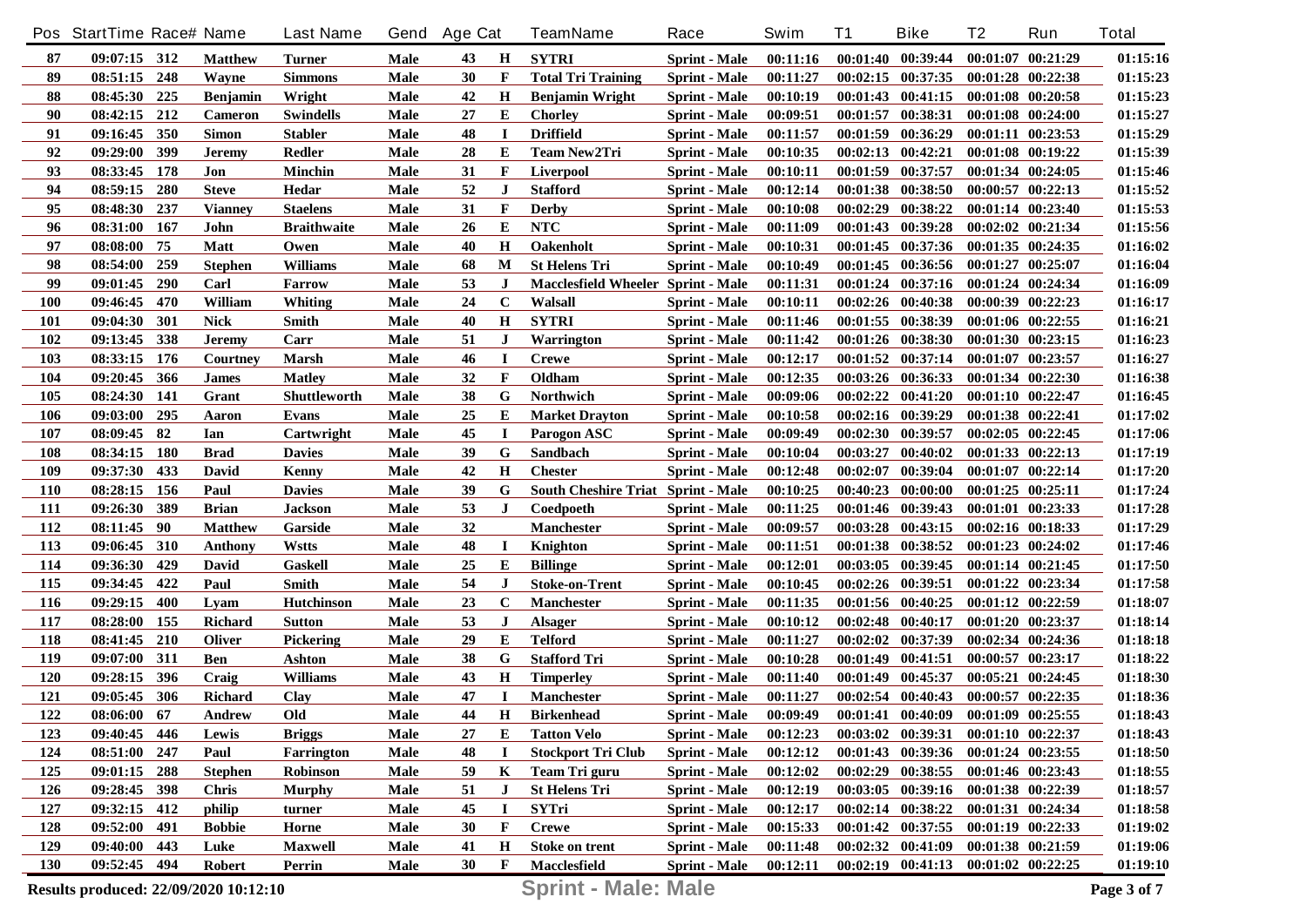|            | Pos StartTime Race# Name              |     |                    | <b>Last Name</b>     | Gend        | <b>Age Cat</b> |             | <b>TeamName</b>                            | Race                 | Swim     | T1       | <b>Bike</b>                                 | T2                    | Run                   | <b>Total</b> |
|------------|---------------------------------------|-----|--------------------|----------------------|-------------|----------------|-------------|--------------------------------------------|----------------------|----------|----------|---------------------------------------------|-----------------------|-----------------------|--------------|
| 131        | 09:08:30 317                          |     | Karl               | Lombardi             | Male        | 45             |             | <b>SYTri</b>                               | <b>Sprint - Male</b> | 00:11:53 |          | $00:02:05$ $00:37:32$                       |                       | $00:01:30$ $00:26:12$ | 01:19:12     |
| 132        | 08:44:45                              | 222 | John               | <b>Alecock</b>       | Male        | 47             | <b>I</b>    | <b>Army Triathlon Asso Sprint - Male</b>   |                      | 00:11:23 |          | $00:02:55$ $00:38:34$                       |                       | 00:01:05 00:25:26     | 01:19:23     |
| 133        | 08:47:15                              | 232 | Adam               | <b>Brown</b>         | Male        | 32             | F           | Radmoor Ravens Tri Sprint - Male           |                      | 00:12:35 |          | $00:03:12$ $00:40:21$                       |                       | $00:01:08$ $00:22:09$ | 01:19:25     |
| 134        | 08:10:15                              | -84 | Gary               | <b>Blackall</b>      | Male        | 40             | $\bf H$     | Frodsham                                   | <b>Sprint</b> - Male | 00:13:57 |          | 00:02:22 00:39:28                           |                       | 00:01:10 00:22:37     | 01:19:34     |
| 135        | 09:06:00                              | 307 | <b>Ben</b>         | Eve                  | Male        | 29             | E           | <b>Manchester</b>                          | <b>Sprint - Male</b> | 00:12:51 |          | $00:03:12$ $00:41:03$                       |                       | 00:01:12 00:21:16     | 01:19:34     |
| 136        | 09:50:45                              | 486 | <b>Max</b>         | <b>Hopkinson</b>     | Male        | 36             | G           | Altrincham                                 | <b>Sprint - Male</b> | 00:10:18 | 00:03:50 | 00:43:28                                    |                       | 00:01:39 00:20:20     | 01:19:35     |
| 137        | 09:25:00                              | 383 | david              | huntbach             | Male        | 49             | I           | nantwich                                   | <b>Sprint - Male</b> | 00:12:28 |          | 00:02:04 00:39:28                           |                       | $00:01:26$ $00:24:16$ | 01:19:42     |
| 138        | 09:51:00                              | 487 | <b>Jack</b>        | <b>Whalley</b>       | Male        | 21             | $\mathbf C$ | <b>Crewe</b>                               | <b>Sprint</b> - Male | 00:14:16 |          | 00:02:44 00:39:53                           | 00:01:30 00:21:21     |                       | 01:19:44     |
| 139        | 08:34:00                              | 179 | <b>Tim</b>         | <b>Talbot</b>        | Male        | 32             | F           | <b>Nantwich</b>                            | <b>Sprint</b> - Male | 00:10:21 | 00:02:07 | 00:40:37                                    |                       | $00:01:43$ $00:24:59$ | 01:19:47     |
| 140        | 08:45:45                              | 226 | <b>Rhys</b>        | Patey                | Male        | 30             | F           | York                                       | <b>Sprint - Male</b> | 00:10:14 |          | 00:01:56 00:42:34                           |                       | 00:00:59 00:24:06     | 01:19:49     |
| 141        | 08:23:45                              | 138 | Andrew             | Miln                 | Male        | 49             | <b>I</b>    | <b>Chester Tri</b>                         | <b>Sprint</b> - Male | 00:10:47 | 00:02:01 | 00:40:20                                    |                       | $00:01:26$ $00:25:16$ | 01:19:50     |
| 142        | 09:07:30                              | 313 | Paul               | <b>Robertson</b>     | Male        | 59             | K           | <b>Total Transition Tria Sprint - Male</b> |                      | 00:12:30 | 00:03:22 | 00:39:25                                    |                       | $00:02:28$ $00:22:18$ | 01:20:03     |
| 143        | 08:36:00                              | 187 | orlando            | lebault              | Male        | 48             | $\bf{I}$    | <b>WOLVERHAMPTO</b> Sprint - Male          |                      | 00:11:19 |          | $00:01:23$ $00:41:04$                       |                       | $00:01:11$ $00:25:07$ | 01:20:04     |
| 144        | 09:37:15                              | 415 | David              | <b>Harrison</b>      | Male        | 34             | F           | <b>Northwich</b>                           | Sprint - Male        | 00:11:09 |          | 00:03:06 00:42:38                           |                       | 00:00:00 00:23:19     | 01:20:12     |
| 145        | 09:08:15                              | 316 | <b>Richard</b>     | <b>Bradley</b>       | Male        | 39             | G           | <b>Market Drayton</b>                      | <b>Sprint - Male</b> | 00:11:08 | 00:01:57 | 00:43:32                                    |                       | $00:01:08$ $00:22:38$ | 01:20:23     |
| 146        | 09:10:00                              | 323 | <b>Simon</b>       | Mitchell             | Male        | 39             | G           | <b>Wallasey</b>                            | <b>Sprint - Male</b> | 00:13:19 | 00:02:32 | 00:41:56                                    |                       | $00:00:46$ $00:21:53$ | 01:20:26     |
| 147        | 08:52:30                              | 253 | Ian                | <b>LAING</b>         | Male        | 64             | L           | Wrecsam Tri                                | <b>Sprint - Male</b> | 00:11:29 |          | 00:02:26 00:40:33                           |                       | $00:01:11$ $00:24:55$ | 01:20:34     |
| 148        | 08:53:00                              | 255 | <b>James</b>       | <b>Bateman</b>       | Male        | 24             | $\mathbf C$ | <b>Cancer Research UK Sprint - Male</b>    |                      | 00:10:40 | 00:03:32 | 00:43:20                                    |                       | $00:00:49$ $00:22:34$ | 01:20:55     |
| 149        | 08:36:30                              | 189 | Dan                | <b>Jones</b>         | Male        | 37             | G           | mold                                       | <b>Sprint - Male</b> | 00:12:31 | 00:02:29 | 00:40:52                                    |                       | $00:01:25$ $00:24:02$ | 01:21:19     |
| 150        | 08:11:15                              | 88  | Dan                | <b>Brizell</b>       | Male        |                |             | <b>CHESHIRE</b>                            | <b>Sprint - Male</b> | 00:10:45 | 00:02:25 | 00:42:21                                    |                       | $00:01:24$ $00:24:28$ | 01:21:23     |
| 151        | 09:49:45                              | 482 | <b>Neil</b>        | Simon                | Male        | 29             | Е           | Moreton                                    | <b>Sprint - Male</b> | 00:12:10 | 00:02:21 | 00:41:22                                    |                       | 00:02:32 00:23:14     | 01:21:39     |
| 152        | 08:26:30                              | 149 | Lee                | Cimino               | Male        | 35             | G           | Leek                                       | <b>Sprint</b> - Male | 00:11:25 |          | 00:01:39 00:44:45                           |                       | 00:01:58 00:21:53     | 01:21:40     |
| 153        | 08:53:15                              | 256 | Ben                | <b>Brittain-Dodd</b> | Male        | 43             | Н           | Oban                                       | <b>Sprint - Male</b> | 00:10:48 |          | $00:01:53$ $00:41:29$                       |                       | $00:01:26$ $00:26:05$ | 01:21:41     |
| 154        | 08:52:00                              | 251 | Greg               | Julian               | Male        | 59             | K           | Parogon Swimming C Sprint - Male           |                      | 00:11:43 | 00:03:59 | 00:39:12                                    |                       | $00:02:01$ $00:24:57$ | 01:21:52     |
| 155        | 08:26:00                              | 147 | Mohammed Al Ahbabi |                      | Male        | 21             | $\mathbf C$ | <b>TriTrainingHarder</b>                   | <b>Sprint - Male</b> | 00:12:29 |          | $00:05:13$ $00:42:23$                       |                       | 00:01:37 00:20:14     | 01:21:56     |
| 156        | 08:48:15                              | 236 | Callum             | <b>Tragheim</b>      | Male        | 26             | E           | Cambridge                                  | <b>Sprint</b> - Male | 00:13:02 |          | 00:04:02 00:41:19                           |                       | $00:01:31$ $00:22:12$ | 01:22:06     |
| 157        | 09:49:00                              | 479 | Dean               | <b>Suter</b>         | Male        | 35             | G           | <b>SYTri</b>                               | <b>Sprint - Male</b> | 00:12:46 | 00:02:05 | 00:43:28                                    |                       | 00:00:59 00:22:54     | 01:22:12     |
| 158        | 09:54:45                              | 502 | Rvan               | <b>Dutton</b>        | Male        | 21             | $\mathbf C$ | <b>Crewe</b>                               | <b>Sprint</b> - Male | 00:12:50 |          | 00:03:19 00:41:16                           |                       | $00:02:06$ $00:22:58$ | 01:22:29     |
| 159        | 09:24:00                              | 379 | <b>Dominic</b>     | Azakli               | Male        | 16             | A           | Sandbach                                   | <b>Sprint</b> - Male | 00:12:20 | 00:01:59 | 00:42:49                                    |                       | $00:01:05$ $00:24:18$ | 01:22:31     |
| <b>160</b> | 08:50:30                              | 245 | Alex               | <b>McDonnell</b>     | Male        | 54             | J           | <b>Chester</b>                             | <b>Sprint</b> - Male | 00:10:34 | 00:03:08 | 00:41:36                                    |                       | $00:01:56$ $00:25:26$ | 01:22:40     |
| 161        | 09:53:30                              | 497 | Michael            | <b>Keller</b>        | Male        | 37             | G           | <b>ROCHESTER</b>                           | <b>Sprint - Male</b> | 00:12:37 |          | $00:44:14$ $00:00:03$                       |                       | $00:00:54$ $00:24:58$ | 01:22:46     |
| 162        | 08:43:00                              | 215 | Luke               | <b>McCall</b>        | Male        | 29             | E           |                                            | <b>Sprint - Male</b> | 00:13:29 |          | $00:02:02$ $00:40:54$                       |                       | $00:01:23$ $00:25:00$ | 01:22:48     |
| 163        | 09:37:45                              | 434 | <b>Mike</b>        | <b>Pearson</b>       | Male        | 32             | F           | Warrington                                 | <b>Sprint - Male</b> | 00:11:20 | 00:02:20 | 00:43:30                                    |                       | $00:01:35$ $00:24:15$ | 01:23:00     |
| 164        | 08:47:45                              | 234 | <b>Steve</b>       | <b>Phillips</b>      | Male        | 54             | $\bf J$     | <b>Stejon</b>                              | <b>Sprint</b> - Male | 00:12:51 |          | 00:02:42 00:40:47                           |                       | $00:01:52$ $00:24:53$ | 01:23:05     |
| 165        | 09:38:00                              | 435 | <b>Stuart</b>      | <b>Goldsack</b>      | Male        |                |             | <b>GOG Triathlon</b>                       | <b>Sprint</b> - Male | 00:10:04 |          | $00:01:13$ $00:44:42$                       | $00:00:00$ $00:27:15$ |                       | 01:23:14     |
| 166        | 09:33:15 416                          |     | David              | Hood                 | Male        | 40             | H           | Wirral                                     | <b>Sprint - Male</b> | 00:11:48 |          | 00:02:48 00:40:52 00:02:16 00:25:32         |                       |                       | 01:23:16     |
| 167        | 08:51:45 250                          |     | Ed                 | Keany                | Male        | 37             | G           | Sale                                       | <b>Sprint - Male</b> | 00:10:30 |          | 00:45:33 00:00:01 00:01:31 00:25:44         |                       |                       | 01:23:19     |
| 168        | 08:46:45 230                          |     | <b>Simon</b>       | <b>Bebbington</b>    | <b>Male</b> | 53             | J.          | Newcastle (staffs) Tri Sprint - Male       |                      | 00:11:46 |          | 00:01:57 00:43:17 00:01:33 00:24:50         |                       |                       | 01:23:23     |
| 169        | 08:55:00 263                          |     | Gary               | Cookson              | <b>Male</b> | 45             | -1          | Winsford                                   | <b>Sprint - Male</b> | 00:11:54 |          | 00:02:54 00:41:34 00:01:53 00:25:15         |                       |                       | 01:23:30     |
| 170        | 09:58:15 516                          |     | <b>Simon</b>       | <b>Humberstone</b>   | Male        | 33             | F           | Whiston                                    | <b>Sprint - Male</b> | 00:12:19 |          | $00:02:23$ $00:42:02$ $00:01:40$ $00:25:38$ |                       |                       | 01:24:02     |
| 171        | 09:52:30                              | 493 | Mike               | <b>Morris</b>        | Male        | 30             | F           | Macclesfield                               | <b>Sprint - Male</b> | 00:13:19 |          | $00:02:13$ $00:43:18$ $00:01:05$ $00:24:10$ |                       |                       | 01:24:05     |
| 172        | 08:00:30                              | 45  | David              | <b>Nuttall</b>       | Male        | 40             | H           | <b>Bolton</b>                              | <b>Sprint - Male</b> | 00:07:42 |          | 00:01:41 00:47:20 00:01:13 00:26:13         |                       |                       | 01:24:09     |
| 173        | 09:32:00                              | 411 | <b>Steve</b>       | <b>Nixon</b>         | Male        | 55             | K           | <b>Steve Nixon</b>                         | Sprint - Male        | 00:15:28 |          | 00:01:56 00:41:20 00:01:55 00:23:32         |                       |                       | 01:24:11     |
| 174        | 09:41:30 449                          |     | George             | Lees                 | Male        | 27             | E           | <b>George Lees</b>                         | <b>Sprint - Male</b> | 00:12:47 |          | 00:03:35 00:42:17 00:01:53 00:23:57         |                       |                       | 01:24:29     |
|            | Results produced: 22/09/2020 10:12:10 |     |                    |                      |             |                |             | <b>Sprint - Male: Male</b>                 |                      |          |          |                                             |                       |                       | Page 4 of 7  |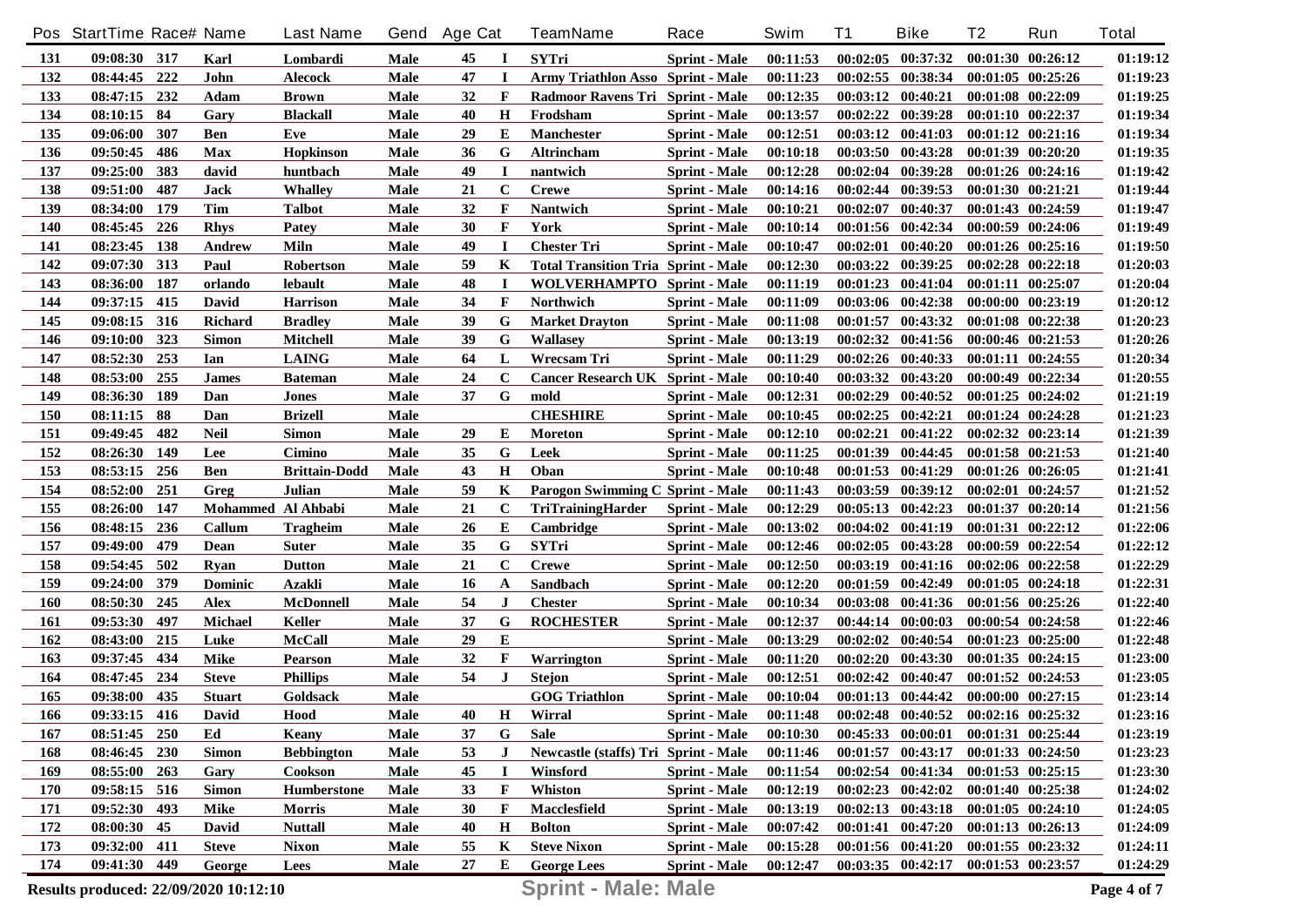|            | Pos StartTime Race# Name |     |                                       | <b>Last Name</b> | Gend        | <b>Age Cat</b> |              | <b>TeamName</b>                           | Race                 | Swim     | T1       | <b>Bike</b>                                 | T2                    | Run                   | <b>Total</b> |
|------------|--------------------------|-----|---------------------------------------|------------------|-------------|----------------|--------------|-------------------------------------------|----------------------|----------|----------|---------------------------------------------|-----------------------|-----------------------|--------------|
| 175        | 09:30:00                 | 403 | Les                                   | Tams             | male        | 59             | K            |                                           | <b>Sprint - Male</b> | 00:13:30 |          | $00:01:36$ $00:42:18$                       |                       | 00:01:18 00:25:56     | 01:24:38     |
| 176        | 08:47:30                 | 233 | <b>David</b>                          | <b>Atkinson</b>  | Male        | 41             | H            | <b>South Cheshire Triat Sprint - Male</b> |                      | 00:12:04 |          | 00:04:46 00:40:36                           | 00:01:43 00:25:41     |                       | 01:24:50     |
| 177        | 08:40:30                 | 203 | <b>Nick</b>                           | <b>Atkinson</b>  | Male        | 27             | Е            | <b>Banbury</b>                            | <b>Sprint - Male</b> | 00:11:12 |          | $00:03:42$ $00:42:12$                       | 00:01:12 00:26:37     |                       | 01:24:55     |
| 178        | 08:08:15                 | 76  | Richard                               | <b>Waring</b>    | Male        | 48             | $\mathbf I$  | Prime Fitness&Healt Sprint - Male         |                      | 00:09:48 |          | $00:02:42$ $00:46:13$                       |                       | 00:01:07 00:25:08     | 01:24:58     |
| 179        | 09:18:15                 | 356 | Paul                                  | <b>Johnson</b>   | Male        | 41             | H            | <b>Stoke-on-Trent</b>                     | <b>Sprint - Male</b> | 00:12:31 |          | $00:03:02$ $00:42:51$                       | 00:00:53 00:25:41     |                       | 01:24:58     |
| <b>180</b> | 09:52:15                 | 492 | <b>Iain</b>                           | <b>Sharp</b>     | Male        | 32             | F            | <b>Crewe</b>                              | <b>Sprint - Male</b> | 00:17:06 | 00:02:30 | 00:40:55                                    |                       | 00:01:34 00:23:09     | 01:25:14     |
| 181        | 08:38:00                 | 195 | Andrew                                | <b>Culley</b>    | Male        | 57             | K            | <b>Altrincham</b>                         | <b>Sprint - Male</b> | 00:12:27 | 00:02:30 | 00:42:04                                    |                       | 00:02:01 00:26:20     | 01:25:22     |
| 182        | 09:21:15                 | 368 | Graham                                | <b>Darmont</b>   | Male        | 36             | G            | Wrexham                                   | <b>Sprint - Male</b> | 00:15:21 | 00:01:37 | 00:44:37                                    |                       | 00:01:58 00:21:50     | 01:25:23     |
| 183        | 09:03:15                 | 296 | Craig                                 | Pugh             | Male        | 49             | $\bf{I}$     | Wirral                                    | Sprint - Male        | 00:11:04 | 00:02:22 | 00:42:28                                    |                       | $00:01:35$ $00:28:02$ | 01:25:31     |
| 184        | 09:27:30                 | 393 | <b>Stephen</b>                        | <b>Topping</b>   | Male        | 51             | J            | <b>Chorley</b>                            | <b>Sprint - Male</b> | 00:13:07 | 00:02:17 | 00:42:26                                    |                       | $00:02:10$ $00:25:31$ | 01:25:31     |
| 185        | 09:48:45                 | 478 | <b>Nick</b>                           | <b>Roberts</b>   | Male        | 54             | J            | <b>Stockport</b>                          | <b>Sprint - Male</b> | 00:15:55 | 00:02:23 | 00:38:10                                    |                       | $00:01:30$ $00:27:40$ | 01:25:38     |
| 186        | 09:36:45                 | 430 | <b>Philip</b>                         | Parr             | Male        | 47             | $\mathbf I$  | <b>Chester</b>                            | <b>Sprint - Male</b> | 00:13:41 |          | $00:02:28$ $00:40:31$                       |                       | $00:02:02$ $00:27:09$ | 01:25:51     |
| 187        | 09:01:30                 | 289 | Craig                                 | Lawrence         | Male        | 42             | H            | <b>Spurstow</b>                           | <b>Sprint - Male</b> | 00:14:38 |          | $00:02:35$ $00:42:47$                       |                       | $00:01:08$ $00:24:48$ | 01:25:56     |
| 188        | 08:55:30                 | 265 | Paul                                  | Culshaw          | Male        | 49             | I            | <b>SHEFFIELD</b>                          | <b>Sprint - Male</b> | 00:09:58 | 00:03:37 | 00:45:50                                    | 00:01:32 00:25:01     |                       | 01:25:58     |
| 189        | 09:09:00                 | 319 | Paul                                  | <b>Williams</b>  | Male        | 48             | I            | <b>Bentley Motorsport</b>                 | <b>Sprint - Male</b> | 00:12:42 |          | 00:02:54 00:39:06                           |                       | $00:01:15$ $00:30:05$ | 01:26:02     |
| <b>190</b> | 09:50:15                 | 484 | Dylan                                 | <b>Roberts</b>   | Male        | 24             | $\mathbf C$  | <b>Stoke on trent</b>                     | <b>Sprint - Male</b> | 00:14:47 | 00:03:07 | 00:43:45                                    |                       | 00:00:58 00:23:30     | 01:26:07     |
| 191        | 09:38:45                 | 432 | <b>Richard</b>                        | <b>Harcombe</b>  | Male        | 30             | F            | <b>NORTHWICH</b>                          | <b>Sprint - Male</b> | 00:12:49 | 00:03:27 | 00:45:48                                    |                       | $00:01:23$ $00:22:57$ | 01:26:24     |
| 192        | 09:26:45                 | 390 | Glen                                  | <b>Davies</b>    | Male        | 41             | H            | <b>Manchester</b>                         | <b>Sprint - Male</b> | 00:14:03 |          | $00:02:45$ $00:40:28$                       |                       | $00:02:14$ $00:27:00$ | 01:26:30     |
| 193        | 09:41:15                 | 448 | Adam                                  | <b>Horrocks</b>  | Male        | 38             | G            | Knutsford                                 | <b>Sprint - Male</b> | 00:10:18 |          | 00:02:08 00:45:36                           |                       | 00:01:10 00:27:26     | 01:26:38     |
| 194        | 09:12:15                 | 332 | <b>Matthew</b>                        | <b>Shaw</b>      | Male        | 28             | Е            | Nantwich                                  | <b>Sprint</b> - Male | 00:16:32 |          | 00:02:46 00:41:05                           |                       | 00:00:53 00:25:23     | 01:26:39     |
| 195        | 08:12:15                 | 92  | <b>Thomas</b>                         | Dunn             | Male        | 32             | F            | <b>Rupert Dunn</b>                        | <b>Sprint - Male</b> | 00:09:37 |          | 00:04:16 00:46:47                           |                       | 00:01:11 00:24:49     | 01:26:40     |
| 196        | 08:39:30                 | 201 | <b>Barry</b>                          | <b>Fletcher</b>  | Male        | 38             | G            | <b>CREWE</b>                              | <b>Sprint</b> - Male | 00:12:47 | 00:03:01 | 00:43:32                                    |                       | $00:02:04$ $00:25:19$ | 01:26:43     |
| 197        | 09:02:30                 | 293 | Dean                                  | <b>Townsend</b>  | Male        | 56             | K            | Johnson's Tri Club                        | <b>Sprint</b> - Male | 00:12:51 | 00:03:27 | 00:41:43                                    |                       | 00:00:00 00:28:43     | 01:26:44     |
| 198        | 09:31:15                 | 408 | Mark                                  | Smith            | Male        | 47             | $\mathbf I$  | <b>Bradford</b>                           | <b>Sprint</b> - Male | 00:13:45 |          | 00:03:42 00:45:36                           |                       | $00:01:27$ $00:22:22$ | 01:26:52     |
| 199        | 09:58:30                 | 517 | <b>Richard</b>                        | <b>Stout</b>     | Male        | 32             | F            | Whiston                                   | <b>Sprint - Male</b> | 00:11:29 |          | $00:02:12$ $00:41:55$                       |                       | 00:01:14 00:30:03     | 01:26:53     |
| <b>200</b> | 09:51:15                 | 488 | Paul                                  | <b>Barclay</b>   | Male        | 35             | G            | Wrexham                                   | <b>Sprint</b> - Male | 00:13:14 |          | 00:01:48 00:41:55                           |                       | 00:01:31 00:28:45     | 01:27:13     |
| 201        | 09:53:15                 | 496 | Gary                                  | <b>Gibson</b>    | Male        | 38             | G            | <b>ROCHESTER</b>                          | <b>Sprint - Male</b> | 00:13:37 | 00:03:00 | 00:42:27                                    |                       | 00:00:57 00:27:19     | 01:27:20     |
| 202        | 09:00:00                 | 283 | Peter                                 | <b>Holmes</b>    | Male        | 46             | $\bf{I}$     | <b>Whitchurch Whippets Sprint - Male</b>  |                      | 00:11:37 | 00:03:37 | 00:44:40                                    |                       | 00:03:40 00:23:49     | 01:27:23     |
| 203        | 09:57:45                 | 514 | <b>Rich</b>                           | <b>Thomas</b>    | Male        | 32             | $\mathbf{F}$ | <b>Century Wharf</b>                      | <b>Sprint</b> - Male | 00:15:06 |          | 00:02:36 00:38:55                           | 00:01:17 00:29:41     |                       | 01:27:35     |
| 204        | 08:50:45                 | 246 | <b>Chirstopher Wallace</b>            |                  | Male        | 41             | $\bf H$      | Denbighshire Triathl Sprint - Male        |                      | 00:11:55 |          | 00:03:10 00:42:19                           |                       | 00:01:33 00:29:03     | 01:28:00     |
| 205        | 08:49:15                 | 240 | <b>Scott</b>                          | <b>Thomas</b>    | Male        | 46             | $\bf{I}$     |                                           | <b>Sprint - Male</b> | 00:13:12 | 00:02:58 | 00:46:19                                    |                       | 00:01:55 00:23:37     | 01:28:01     |
| 206        | 08:45:15                 | 224 | <b>Andrew</b>                         | <b>Grimmer</b>   | Male        | 46             | <b>I</b>     | Knutsford tri                             | <b>Sprint - Male</b> | 00:10:42 | 00:02:25 | 00:40:15                                    |                       | 00:01:51 00:33:09     | 01:28:22     |
| 207        | 08:30:30                 | 165 | Josh                                  | Young            | Male        | 30             | F            | <b>Manchester</b>                         | <b>Sprint - Male</b> | 00:10:17 | 00:02:47 | 00:42:22                                    |                       | 00:02:59 00:30:08     | 01:28:33     |
| 208        | 09:59:15                 | 520 | Carl                                  | <b>Finley</b>    | Male        | 34             | F            | <b>Liverpool</b>                          | <b>Sprint</b> - Male | 00:15:49 |          | 00:02:32 00:46:38                           |                       | $00:00:55$ $00:22:58$ | 01:28:52     |
| 209        | 09:17:15                 | 352 | Carl                                  | <b>Brown</b>     | Male        | 50             | $\bf J$      | <b>Team Brown</b>                         | <b>Sprint - Male</b> | 00:14:24 |          | 00:01:53 00:39:05                           | 00:01:26 00:32:11     |                       | 01:28:59     |
| 210        | 09:28:00 395             |     | ritchie                               | dee              | Male        | 45             |              | <b>Team New2tri</b>                       | <b>Sprint - Male</b> | 00:13:24 |          | $00:03:22$ $00:42:02$ $00:02:20$ $00:27:54$ |                       |                       | 01:29:02     |
| 211        | 09:43:45 458             |     | Michael                               | <b>Kelly</b>     | Male        | 25             | E            | widnes                                    | <b>Sprint - Male</b> | 00:12:01 |          | 00:03:16 00:43:58 00:01:31 00:28:20         |                       |                       | 01:29:06     |
| 212        | 09:16:00 347             |     | <b>Barry</b>                          | <b>Standen</b>   | <b>Male</b> | 48             |              | Vicars Cross Chester Sprint - Male        |                      | 00:11:55 |          | $00:05:22$ $00:42:18$ $00:02:46$ $00:26:56$ |                       |                       | 01:29:17     |
| 213        | 09:09:15 320             |     | Paul                                  | <b>Edgerton</b>  | Male        | 49             | П            | <b>Boldmere Bullets</b>                   | <b>Sprint - Male</b> | 00:13:25 |          | 00:02:54 00:41:40 00:02:28 00:28:51         |                       |                       | 01:29:18     |
| 214        | 08:57:30 273             |     | Ian                                   | <b>Handy</b>     | Male        | 56             | K            | <b>Bramhall</b>                           | <b>Sprint - Male</b> | 00:11:24 |          | 00:02:01 00:44:47 00:02:36 00:28:35         |                       |                       | 01:29:23     |
| 215        | 09:50:00                 | 483 | AJ                                    | <b>King</b>      | Male        | 26             | E            | Sandbach                                  | <b>Sprint - Male</b> | 00:13:18 |          | 00:04:13 00:43:47                           |                       | $00:02:06$ $00:26:06$ | 01:29:30     |
| 216        | 09:28:30 397             |     | Mark                                  | Krassowski       | Male        | 54             | J            | <b>HIGH PEAK</b>                          | <b>Sprint - Male</b> | 00:14:53 |          | $00:03:12$ $00:42:59$                       | $00:02:02$ $00:26:26$ |                       | 01:29:32     |
| 217        | 08:53:30 257             |     | Gary                                  | <b>Bates</b>     | Male        | 44             | $\mathbf H$  | <b>GADB</b>                               | Sprint - Male        | 00:15:21 |          | 00:01:42 00:48:13 00:00:51 00:23:34         |                       |                       | 01:29:41     |
| 218        | 09:17:45 354             |     | Paul                                  | <b>Davies</b>    | Male        | 43             | $\mathbf{H}$ | <b>Chester</b>                            | <b>Sprint - Male</b> | 00:14:02 |          | $00:04:00$ $00:40:47$ $00:02:18$ $00:28:45$ |                       |                       | 01:29:52     |
|            |                          |     | Results produced: 22/09/2020 10:12:10 |                  |             |                |              | <b>Sprint - Male: Male</b>                |                      |          |          |                                             |                       |                       | Page 5 of 7  |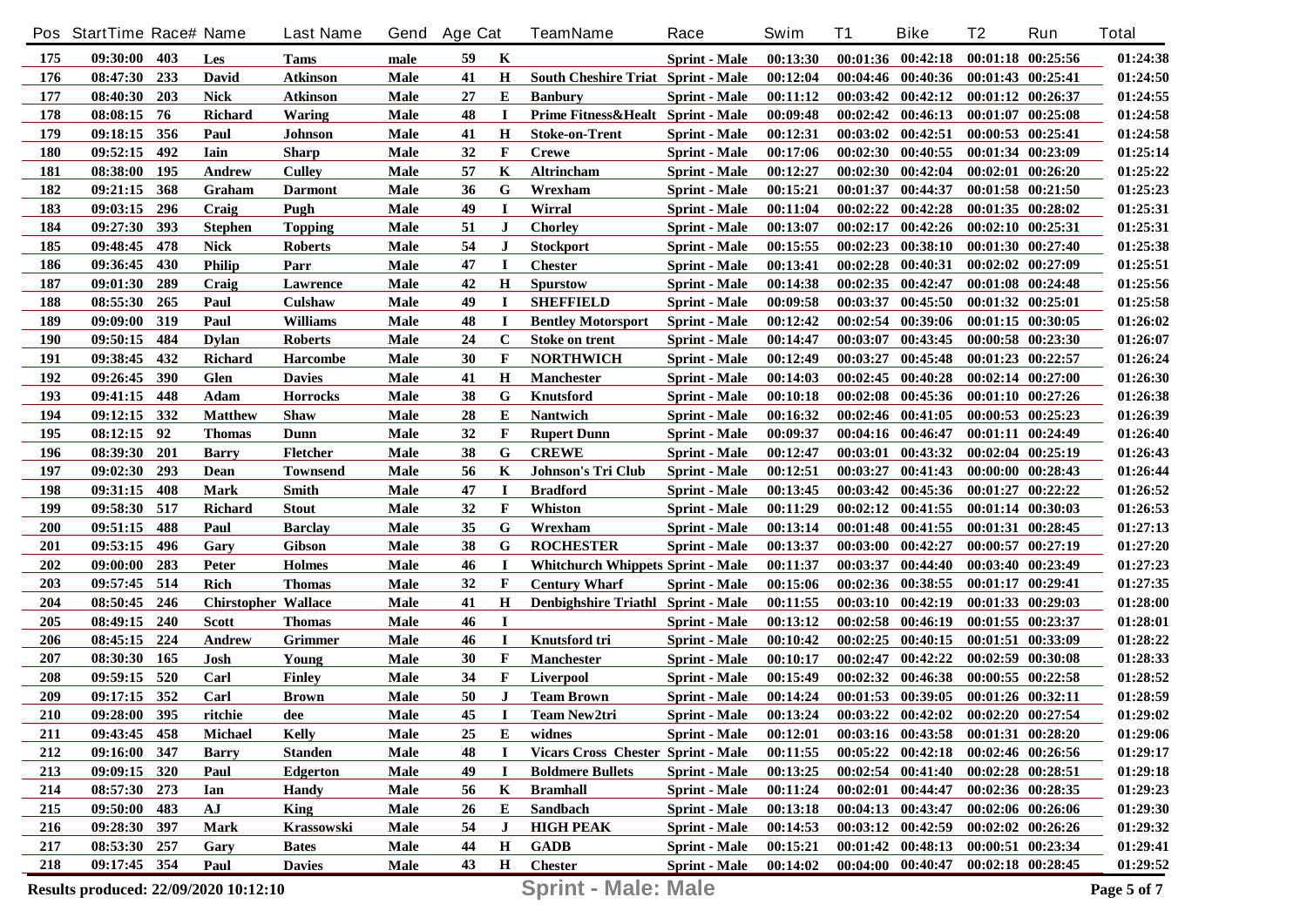|     | Pos StartTime Race# Name |     |                                       | <b>Last Name</b>  | Gend        | <b>Age Cat</b> |              | <b>TeamName</b>                           | Race                 | Swim     | T1       | <b>Bike</b>                                 | T <sub>2</sub>        | Run                   | <b>Total</b> |
|-----|--------------------------|-----|---------------------------------------|-------------------|-------------|----------------|--------------|-------------------------------------------|----------------------|----------|----------|---------------------------------------------|-----------------------|-----------------------|--------------|
| 219 | 08:46:15 228             |     | <b>Mark</b>                           | Hogan             | Male        | 41             | Н            | <b>Bangor</b>                             | <b>Sprint - Male</b> | 00:13:11 | 00:02:47 | 00:43:40                                    |                       | 00:01:47 00:28:57     | 01:30:22     |
| 220 | 09:01:00                 | 287 | <b>Nathan</b>                         | Price             | Male        | 33             | F            | <b>Stoke-on-Trent</b>                     | <b>Sprint - Male</b> | 00:16:10 | 00:03:47 | 00:44:51                                    |                       | 00:00:00 00:25:49     | 01:30:37     |
| 221 | 09:18:45                 | 358 | Michael                               | <b>Johnson</b>    | Male        | 49             | $\mathbf I$  | <b>Chasewater Tri Club Sprint - Male</b>  |                      | 00:13:40 |          | $00:04:23$ $00:44:46$                       |                       | $00:02:17$ $00:25:46$ | 01:30:52     |
| 222 | 09:33:30                 | 417 | <b>Rich</b>                           | <b>Marks</b>      | Male        | 53             | $\bf J$      | <b>Chester</b>                            | <b>Sprint</b> - Male | 00:12:54 | 00:04:47 | 00:46:37                                    | $00:01:52$ $00:24:43$ |                       | 01:30:53     |
| 223 | 09:47:45                 | 474 | <b>Nick</b>                           | <b>Harper</b>     | Male        | 52             | J            | Warrington                                | <b>Sprint - Male</b> | 00:14:21 | 00:03:37 | 00:44:11                                    |                       | 00:02:08 00:26:37     | 01:30:54     |
| 224 | 09:48:15                 | 476 | <b>David</b>                          | Ward              | Male        | 56             | K            | <b>BTR Road Runners</b>                   | <b>Sprint - Male</b> | 00:15:58 |          | $00:03:05$ $00:45:21$                       |                       | 00:02:50 00:23:45     | 01:30:59     |
| 225 | 09:05:00                 | 303 | Tom                                   | <b>Hughes</b>     | Male        | 23             | $\mathbf C$  | Whitchurch                                | <b>Sprint - Male</b> | 00:10:59 | 00:05:40 | 00:47:52                                    |                       | 00:01:57 00:24:34     | 01:31:02     |
| 226 | 09:02:15                 | 292 | <b>Malcolm</b>                        | Sowerby           | Male        | 56             | K            |                                           | <b>Sprint - Male</b> | 00:13:42 |          | $00:03:14$ $00:46:55$                       |                       | 00:01:31 00:26:17     | 01:31:39     |
| 227 | 09:58:00                 | 515 | <b>Mike</b>                           | <b>Dias</b>       | Male        | 33             | F            | Whiston                                   | <b>Sprint</b> - Male | 00:13:40 | 00:01:57 | 00:42:57                                    |                       | $00:01:35$ $00:31:45$ | 01:31:54     |
| 228 | 08:38:15                 | 196 | Rob                                   | Worthington       | Male        | 62             | L            | <b>Nantwich</b>                           | <b>Sprint - Male</b> | 00:11:06 | 00:02:55 | 00:43:10                                    |                       | 00:01:28 00:33:23     | 01:32:02     |
| 229 | 09:19:30                 | 361 | Jonathan                              | <b>Miles</b>      | Male        | 52             | J            | <b>South Cheshire Triat Sprint - Male</b> |                      | 00:15:38 | 00:03:52 | 00:44:15                                    |                       | $00:01:47$ $00:26:42$ | 01:32:14     |
| 230 | 09:39:00                 | 439 | <b>David</b>                          | Price             | Male        | 44             | H            | Denbighshire triathlo Sprint - Male       |                      | 00:12:46 |          | $00:03:45$ $00:44:43$                       |                       | $00:01:45$ $00:29:29$ | 01:32:28     |
| 231 | 09:55:45                 | 506 | <b>Christopher Foster</b>             |                   | Male        | 30             | F            | <b>Liverpool</b>                          | Sprint - Male        | 00:17:55 |          | $00:02:33$ $00:46:11$                       |                       | $00:01:22$ $00:24:33$ | 01:32:34     |
| 232 | 09:15:30                 | 345 | Phill                                 | <b>Johnston</b>   | Male        | 27             | Е            | <b>Stoke-On-Trent</b>                     | <b>Sprint - Male</b> | 00:12:43 | 00:04:55 | 00:48:31                                    |                       | $00:02:09$ $00:24:32$ | 01:32:50     |
| 233 | 09:12:45                 | 334 | Rvan                                  | Anderson          | Male        | 33             | F            | <b>New Brighton</b>                       | <b>Sprint - Male</b> | 00:14:54 | 00:02:09 | 00:43:49                                    |                       | $00:01:45$ $00:30:27$ | 01:33:04     |
| 234 | 09:20:15                 | 364 | Mick                                  | Lube              | Male        | 51             | J            | <b>Liverpool</b>                          | <b>Sprint - Male</b> | 00:13:58 |          | $00:03:46$ $00:45:05$                       |                       | $00:01:24$ $00:29:03$ | 01:33:16     |
| 235 | 09:50:30                 | 485 | Paul                                  | <b>Wilcox</b>     | Male        | 43             | Н            | <b>Tarporley</b>                          | <b>Sprint - Male</b> | 00:14:12 |          | 00:04:38 00:46:23                           |                       | $00:02:28$ $00:25:40$ | 01:33:21     |
| 236 | 09:03:30                 | 297 | Mark                                  | <b>Platt</b>      | Male        | 47             | $\mathbf I$  | <b>Bolton</b>                             | Sprint - Male        | 00:12:42 | 00:03:52 | 00:44:17                                    |                       | $00:02:02$ $00:30:57$ | 01:33:50     |
| 237 | 08:48:00                 | 235 | John                                  | Round             | Male        | 53             | $\bf J$      | <b>STEJON</b>                             | <b>Sprint - Male</b> | 00:12:20 |          | 00:03:20 00:45:31                           |                       | 00:02:03 00:30:59     | 01:34:13     |
| 238 | 09:22:45                 | 374 | Alan                                  | Edwards           | Male        | 65             | M            | <b>Preston</b>                            | <b>Sprint - Male</b> | 00:16:17 |          | 00:02:50 00:43:34                           |                       | 00:01:37 00:30:05     | 01:34:23     |
| 239 | 09:16:15                 | 348 | Roy                                   | <b>Morris</b>     | Male        | 56             | K            | <b>BTR Road Runners</b>                   | <b>Sprint - Male</b> | 00:16:08 | 00:04:20 | 00:49:15                                    | 00:00:58 00:23:51     |                       | 01:34:32     |
| 240 | 09:31:30                 | 409 | Ian                                   | Woodvine          | Male        | 53             | J            | <b>Crewe</b>                              | <b>Sprint</b> - Male | 00:12:11 |          | 00:05:05 00:45:49                           |                       | 00:01:21 00:30:12     | 01:34:38     |
| 241 | 08:57:15                 | 272 | <b>Steven</b>                         | Cockburn          | Male        | 33             | F            | Winsford                                  | <b>Sprint</b> - Male | 00:11:09 |          | $00:02:48$ $00:44:06$                       |                       | $00:01:25$ $00:35:20$ | 01:34:48     |
| 242 | 08:37:15                 | 192 | <b>Phil</b>                           | <b>Barlow</b>     | Male        | 70             | N            | <b>Oswestry</b>                           | <b>Sprint - Male</b> | 00:13:08 |          | 00:02:28 00:44:39                           |                       | 00:01:28 00:33:34     | 01:35:17     |
| 243 | 09:21:30                 | 369 | David                                 | <b>Thompson</b>   | Male        | 54             | J            | Whitchurch                                | <b>Sprint - Male</b> | 00:12:14 |          | 00:02:52 00:52:04                           |                       | $00:00:00$ $00:28:42$ | 01:35:52     |
| 244 | 09:23:45                 | 378 | Gavin                                 | <b>Billington</b> | Male        | 34             | F            | Wrexham Amateur A Sprint - Male           |                      | 00:13:58 | 00:05:37 | 00:50:21                                    |                       | 00:01:48 00:24:49     | 01:36:33     |
| 245 | 09:16:30                 | 349 | David                                 | <b>Dixon</b>      | Male        | 42             | Н            | Worthenbury                               | <b>Sprint - Male</b> | 00:16:49 |          | 00:03:34 00:48:28                           |                       | $00:01:15$ $00:26:32$ | 01:36:38     |
| 246 | 09:37:00                 | 431 | Ben                                   | Grundy            | Male        | 65             | M            | Mold                                      | <b>Sprint</b> - Male | 00:13:14 |          | 00:04:33 00:46:38                           |                       | 00:01:28 00:30:55     | 01:36:48     |
| 247 | 09:54:30                 | 404 | Ben                                   | Grant             | Male        | 36             | G            |                                           | <b>Sprint - Male</b> | 00:15:57 |          | 00:04:30 00:47:53                           |                       | 00:01:34 00:27:08     | 01:37:02     |
| 248 | 09:17:30                 | 353 | Duncan                                | <b>Meredith</b>   | Male        | 51             | $\bf J$      | Whitchurch Whipets Sprint - Male          |                      | 00:20:38 |          | $00:04:51$ $00:43:56$                       | $00:01:03$ $00:26:37$ |                       | 01:37:05     |
| 249 | 08:12:45                 | 94  | Michael                               | <b>Hayler</b>     | Male        | 39             | G            | Luton                                     | <b>Sprint - Male</b> |          |          |                                             |                       |                       | 01:37:08     |
| 250 | 09:27:15                 | 392 | Dave                                  | <b>Molyneux</b>   | Male        | 55             | K            | <b>Nantwich</b>                           | <b>Sprint</b> - Male | 00:14:03 |          | $00:03:42$ $00:44:57$                       |                       | 00:01:51 00:32:39     | 01:37:12     |
| 251 | 08:56:00                 | 267 | <b>Darren</b>                         | Carter            | Male        | 37             | G            | <b>WRC</b> Tri                            | <b>Sprint - Male</b> | 00:13:35 |          | $00:04:05$ $00:45:21$                       |                       | 00:02:08 00:32:56     | 01:38:05     |
| 252 | 09:48:30                 | 477 | David                                 | Smith             | Male        | 52             | $\bf J$      | <b>Lonely Goat Running Sprint - Male</b>  |                      | 00:15:24 | 00:02:27 | 00:51:01                                    |                       | 00:00:55 00:28:29     | 01:38:16     |
| 253 | 09:18:00                 | 355 | David                                 | <b>Addis</b>      | Male        | 32             | F            | <b>Ellesmere Port</b>                     | <b>Sprint - Male</b> | 00:13:09 |          | $00:04:02$ $00:48:12$                       |                       | 00:02:33 00:30:46     | 01:38:42     |
| 254 | 09:22:00 371             |     | <b>Aranli</b>                         | thomas            | Male        | 40             | $\mathbf H$  | bala                                      | <b>Sprint - Male</b> | 00:10:55 |          | 00:02:34 00:47:12 00:01:50 00:37:09         |                       |                       | 01:39:40     |
| 255 | 09:34:00 419             |     | Mark                                  | <b>Sumner</b>     | Male        | 60             | L            | Whitchurch                                | <b>Sprint - Male</b> | 00:15:56 |          | 00:03:01 00:43:37 00:02:29 00:34:49         |                       |                       | 01:39:52     |
| 256 | 09:51:30                 | 489 | WILLIAM DAVIES                        |                   | <b>Male</b> | 38             | G            | Cancer Research UK Sprint - Male          |                      | 00:16:22 |          | 00:02:23 00:47:04 00:01:04 00:33:00         |                       |                       | 01:39:53     |
| 257 | 09:51:45 490             |     | <b>Nick</b>                           | <b>Wilson</b>     | Male        | 38             | G            | <b>Brackley</b>                           | <b>Sprint - Male</b> | 00:14:46 |          | 00:04:11 00:47:11 00:02:00 00:31:48         |                       |                       | 01:39:56     |
| 258 | 09:15:45 346             |     | <b>Emmerson</b>                       | <b>Catterson</b>  | Male        | 43             | $\mathbf H$  | <b>Manchester</b>                         | <b>Sprint - Male</b> | 00:13:46 |          | 00:06:43 00:54:42 00:01:02 00:24:29         |                       |                       | 01:40:42     |
| 259 | 09:34:30                 | 421 | <b>PHIL</b>                           | <b>HOLT</b>       | Male        | 51             | J            | <b>MAG7 TRI CLUB</b>                      | <b>Sprint - Male</b> | 00:15:20 |          | $00:03:25$ $00:48:51$ $00:01:28$ $00:31:55$ |                       |                       | 01:40:59     |
| 260 | 09:18:30 357             |     | <b>Dominic</b>                        | <b>King</b>       | Male        | 42             | H            | Liverpool                                 | <b>Sprint - Male</b> | 00:13:40 |          | 00:05:12 00:51:16 00:00:00 00:31:31         |                       |                       | 01:41:39     |
| 261 | 08:49:30 241             |     | <b>Neil</b>                           | Kettle            | Male        | 39             | G            | <b>Willaston</b>                          | Sprint - Male        | 00:14:04 |          | 00:03:30 00:47:23 00:01:54 00:35:10         |                       |                       | 01:42:01     |
| 262 | 09:54:00 462             |     | Gareth                                | Mell              | Male        | 34             | $\mathbf{F}$ | Leigh                                     | <b>Sprint - Male</b> | 00:17:19 |          | 00:03:04 00:48:45 00:00:55 00:32:14         |                       |                       | 01:42:17     |
|     |                          |     | Results produced: 22/09/2020 10:12:10 |                   |             |                |              | <b>Sprint - Male: Male</b>                |                      |          |          |                                             |                       |                       | Page 6 of 7  |